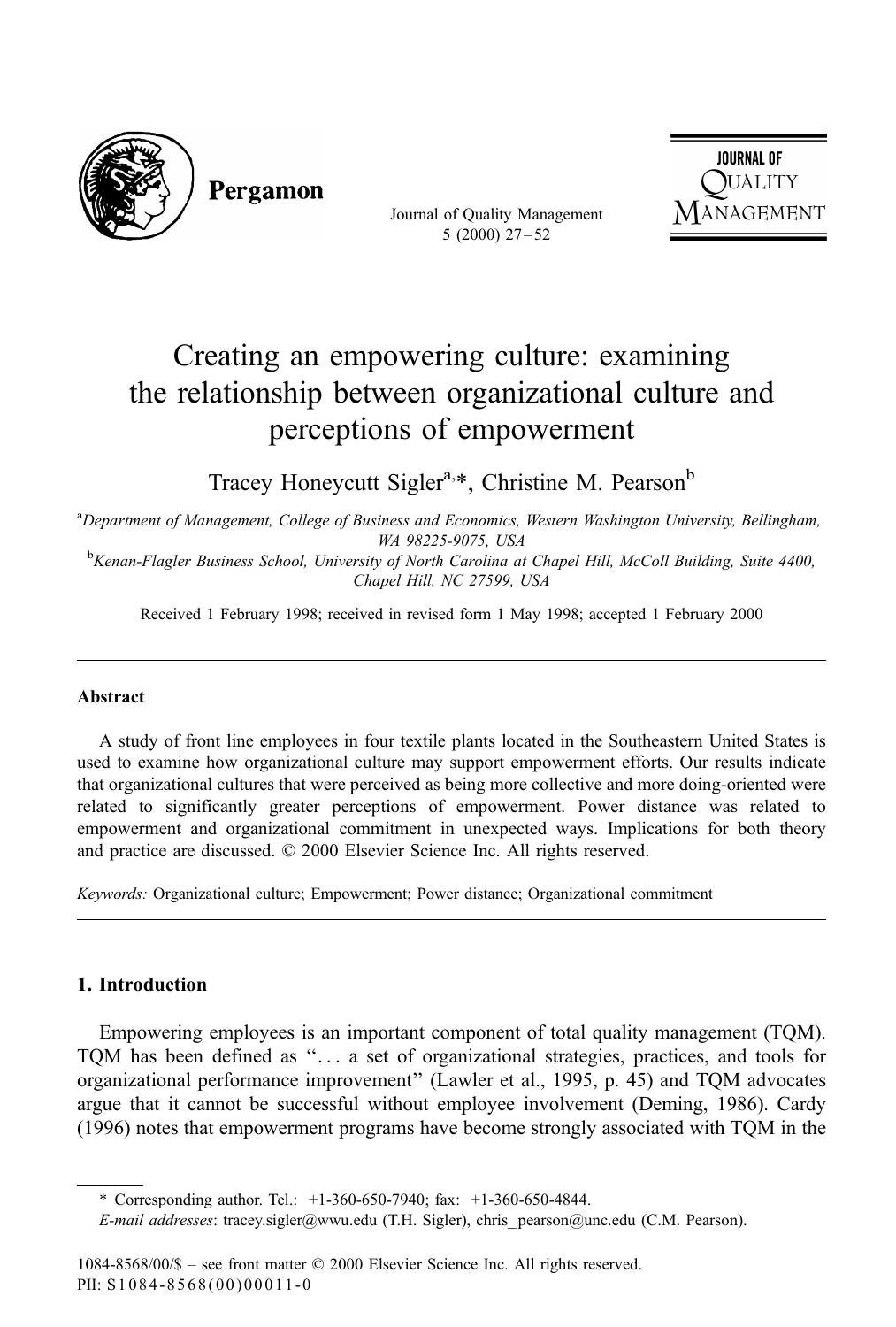United States and may be the critical factor in explaining successes and failures. "One of the most important principles of TQM concerns employee involvement, or as it is often called, empowerment'' (Lawler, 1994, p. 68).

Empowered employees support TQM efforts by (1) calling attention to quality problems in the work place and (2) continuously trying to improve the way they do their jobs. Empowerment efforts support these goals by giving employees the power to make decisions formerly made by managers, by providing employees with the information needed to make good decisions, by providing training necessary to understand the business, and by tying employee rewards to their performance (Lawler et al., 1995). In one review of the TQM literature, Zeitz et al. (1997) found that empowerment or employee involvement was identified as a TQM-related dimension in a large number of studies (Berry, 1991; Carr  $\&$ Littman, 1990; Dean & Evans, 1994; Denison, 1996; Hofstede, 1984; Hunt, 1992; Juran, 1995; Lawler et al., 1995; Litwin & Stringer, 1968; McMillan, 1989; Payne & Mansfield, 1973; Ross, 1993; Schmidt & Finnegan, 1992; Scholtes, 1988; Weatherly & Beach, 1994). Organizations that (1) aspire to involve employees in organizational decision-making (such as that required by quality programs), (2) value the mental labor of all employees (a key to quality success) and, (3) work under the assumption that all employees can contribute to improving the organization might take comfort in being on their way to creating an ``empowering culture,'' and, thus, ready to reap the associated benefits regarding quality.

Our objective in this paper is to further examine the importance of organizational culture in understanding the employee perceptions of empowerment that are necessary to support TQM efforts. Researchers are beginning to examine the relationship between organizational culture and empowerment. In a study of front line service workers in the hospitality industry, Sparrowe (1994, 1995) found that a constructive organizational culture (that is, a culture with humanistic-encouraging, affiliative, achievement, and self-actualizing beliefs) (Cooke  $\&$ Lafferty, 1986) fostered perceptions of empowerment. Similarly, Spreitzer (1996) found that a participative organizational climate (that is, a climate in which acknowledgment, creation, and liberation of employees are valued) was significantly related to perceptions of empowerment. Drawing from these results, we propose that organizational culture will be related to employee reactions to empowerment programs (Liden  $&$  Tewksbury, 1995; Sparrowe, 1994, 1995).

#### 2. Perceptions of empowerment

While discussion of employee empowerment has been prevalent in the popular literature for many years, theoretical research on psychological empowerment has been appearing only recently in scholarly journals (e.g., Conger & Kanungo, 1988; Spreitzer, 1995, 1996; Thomas & Velthouse, 1990). Thomas and Velthouse (1990) conceptualize empowerment as a set of four task assessments or cognitions that individuals make as they attempt to interpret their work situation. The four dimensions of empowerment include meaning, impact, competence, and choice.

Meaning is described as the value of a work goal or purpose, judged in relation to an individual's own standards or ideals (Thomas & Velthouse, 1990). Meaning involves